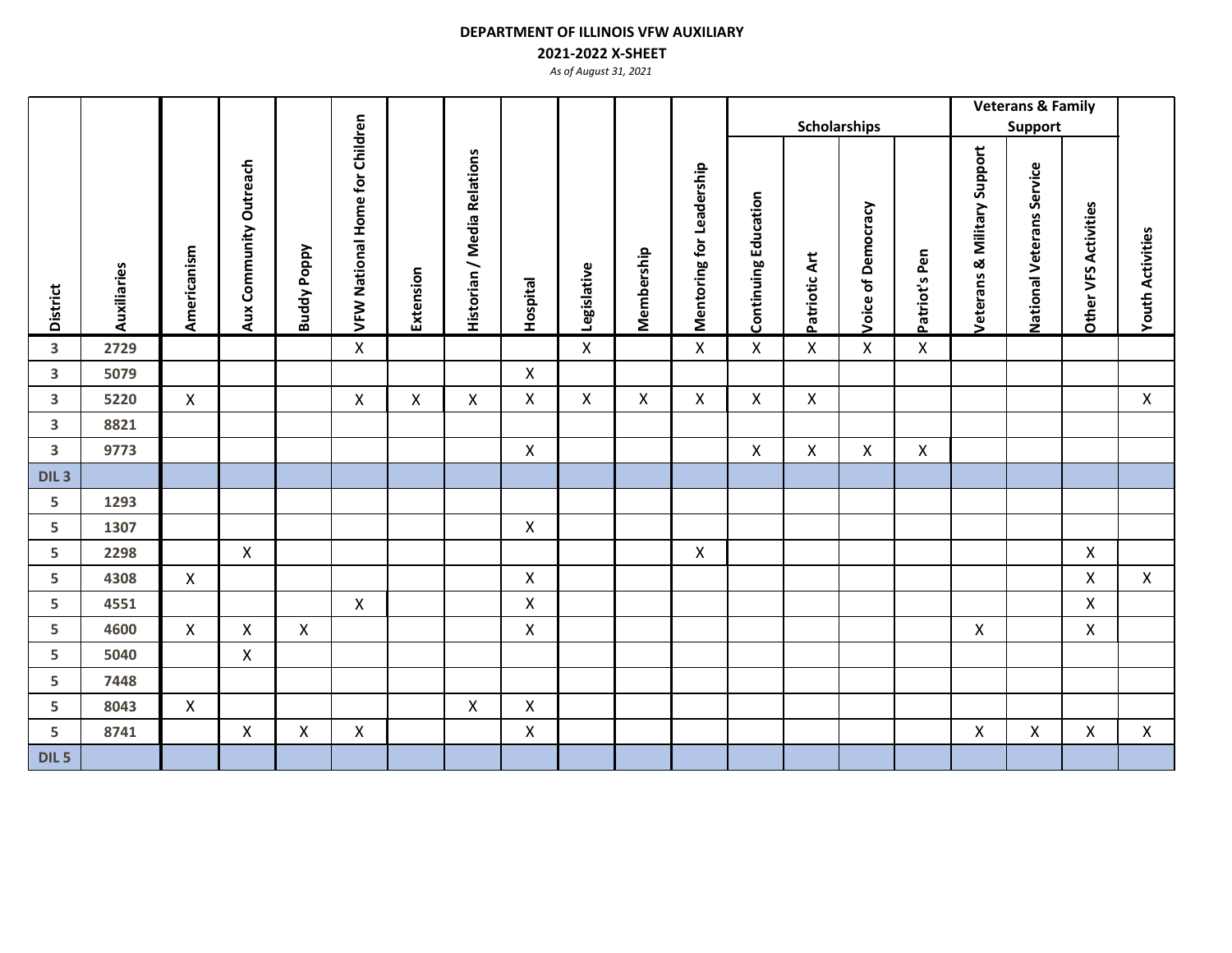## **2021-2022 X-SHEET**

|                         |             |                    |                        |                    |                                |             |                             |                    |                    |             |                          |                             |                     |                    |               |                             | <b>Veterans &amp; Family</b> |                      |                         |
|-------------------------|-------------|--------------------|------------------------|--------------------|--------------------------------|-------------|-----------------------------|--------------------|--------------------|-------------|--------------------------|-----------------------------|---------------------|--------------------|---------------|-----------------------------|------------------------------|----------------------|-------------------------|
|                         |             |                    |                        |                    |                                |             |                             |                    |                    |             |                          |                             | <b>Scholarships</b> |                    |               |                             | <b>Support</b>               |                      |                         |
| <b>District</b>         | Auxiliaries | Americanism        | Aux Community Outreach | <b>Buddy Poppy</b> | VFW National Home for Children | Extension   | Historian / Media Relations | <b>Hospital</b>    | Legislative        | Membership  | Mentoring for Leadership | <b>Continuing Education</b> | Patriotic Art       | Voice of Democracy | Patriot's Pen | Veterans & Military Support | National Veterans Service    | Other VFS Activities | <b>Youth Activities</b> |
| 6                       | 540         |                    |                        |                    | $\pmb{\mathsf{X}}$             |             |                             | $\mathsf X$        |                    |             |                          |                             |                     |                    |               |                             |                              | $\mathsf X$          |                         |
| 6                       | 1461        |                    |                        |                    |                                |             |                             |                    |                    |             |                          |                             |                     |                    |               |                             |                              |                      |                         |
| $\boldsymbol{6}$        | 2665        |                    | $\mathsf X$            |                    |                                |             |                             |                    |                    |             |                          |                             |                     |                    |               |                             |                              |                      |                         |
| $\boldsymbol{6}$        | 2955        |                    |                        |                    |                                |             |                             |                    |                    |             |                          |                             |                     |                    |               |                             |                              |                      |                         |
| $\boldsymbol{6}$        | 3878        |                    |                        |                    |                                |             |                             |                    |                    |             |                          |                             |                     |                    |               |                             |                              |                      |                         |
| 6                       | 5149        |                    |                        |                    | $\boldsymbol{\mathsf{X}}$      |             | $\pmb{\times}$              | $\pmb{\mathsf{X}}$ |                    |             |                          |                             |                     |                    |               |                             |                              | $\pmb{\times}$       |                         |
| 6                       | 5300        | $\pmb{\mathsf{X}}$ |                        | $\mathsf X$        |                                |             | $\mathsf{X}$                |                    |                    |             |                          |                             |                     |                    |               |                             |                              | $\mathsf{X}$         | $\mathsf X$             |
| $\boldsymbol{6}$        | 5418        |                    |                        |                    |                                |             |                             |                    |                    |             |                          |                             |                     |                    |               |                             |                              |                      |                         |
| $\boldsymbol{6}$        | 9759        |                    | $\mathsf X$            |                    |                                |             |                             |                    |                    |             |                          |                             |                     |                    |               |                             |                              | $\pmb{\times}$       |                         |
| DIL <sub>6</sub>        |             |                    |                        |                    |                                |             |                             |                    |                    |             |                          |                             |                     |                    |               |                             |                              |                      |                         |
| $\overline{7}$          | 454         | $\pmb{\times}$     | $\mathsf X$            | $\pmb{\mathsf{X}}$ | $\pmb{\times}$                 |             |                             | $\mathsf X$        | $\pmb{\mathsf{X}}$ | $\mathsf X$ |                          |                             |                     |                    |               |                             |                              | X                    |                         |
| $\overline{7}$          | 630         |                    |                        |                    |                                |             |                             |                    |                    |             |                          |                             |                     |                    |               |                             |                              | $\pmb{\mathsf{X}}$   |                         |
| $\overline{7}$          | 886         |                    |                        |                    |                                |             |                             |                    |                    |             |                          |                             |                     |                    |               |                             |                              |                      |                         |
| $\overline{7}$          | 2608        |                    |                        |                    |                                |             |                             |                    |                    |             |                          |                             |                     |                    |               |                             |                              |                      |                         |
| $\overline{7}$          | 2857        |                    |                        |                    |                                |             |                             |                    |                    |             |                          |                             |                     |                    |               |                             |                              |                      |                         |
| $\overline{\mathbf{z}}$ | 4826        |                    |                        |                    |                                |             |                             |                    |                    |             |                          |                             |                     |                    |               |                             |                              |                      |                         |
| $\overline{7}$          | 5520        |                    |                        |                    |                                |             |                             |                    |                    |             |                          |                             |                     |                    |               |                             |                              |                      |                         |
| $\overline{\mathbf{z}}$ | 6750        |                    |                        |                    |                                |             |                             |                    |                    |             |                          |                             |                     |                    |               |                             |                              |                      |                         |
| $\overline{\mathbf{z}}$ | 8350        |                    | $\pmb{\mathsf{X}}$     | $\mathsf X$        | $\pmb{\times}$                 |             |                             | $\pmb{\mathsf{X}}$ |                    |             |                          |                             |                     |                    |               |                             |                              | $\pmb{\mathsf{X}}$   |                         |
| $\overline{7}$          | 9789        | $\pmb{\mathsf{X}}$ |                        |                    |                                | $\mathsf X$ | $\mathsf{X}$                |                    | $\pmb{\times}$     |             | $\pmb{\mathsf{X}}$       |                             |                     |                    |               |                             |                              | $\mathsf{X}$         |                         |
| $\overline{7}$          | 9961        |                    |                        |                    | $\boldsymbol{\mathsf{X}}$      |             |                             | $\mathsf X$        |                    |             |                          |                             |                     |                    |               |                             |                              | $\mathsf{X}$         |                         |
| DIL <sub>7</sub>        |             |                    |                        |                    |                                |             |                             |                    |                    |             |                          |                             |                     |                    |               |                             |                              |                      |                         |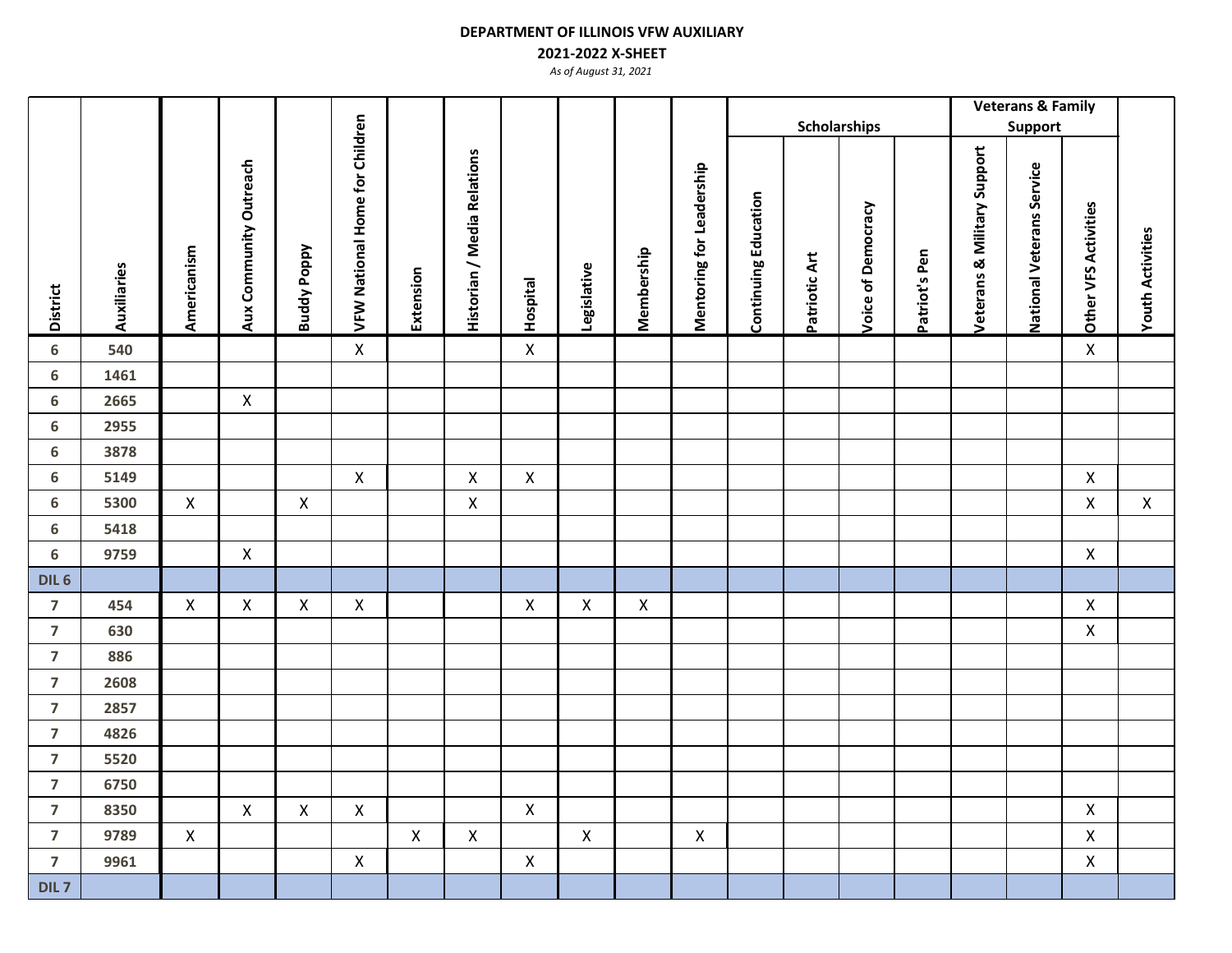## **2021-2022 X-SHEET**

|                  |             |                    |                        |                    |                                       |                    |                                    |                    |              |                    |                          |                             |                    |                     |               |                             | <b>Veterans &amp; Family</b> |                             |                         |
|------------------|-------------|--------------------|------------------------|--------------------|---------------------------------------|--------------------|------------------------------------|--------------------|--------------|--------------------|--------------------------|-----------------------------|--------------------|---------------------|---------------|-----------------------------|------------------------------|-----------------------------|-------------------------|
|                  |             |                    |                        |                    |                                       |                    |                                    |                    |              |                    |                          |                             |                    | <b>Scholarships</b> |               |                             | <b>Support</b>               |                             |                         |
| <b>District</b>  | Auxiliaries | Americanism        | Aux Community Outreach | <b>Buddy Poppy</b> | <b>VFW National Home for Children</b> | Extension          | <b>Historian / Media Relations</b> | <b>Hospital</b>    | Legislative  | Membership         | Mentoring for Leadership | <b>Continuing Education</b> | Patriotic Art      | Voice of Democracy  | Patriot's Pen | Veterans & Military Support | National Veterans Service    | <b>Other VFS Activities</b> | <b>Youth Activities</b> |
| ${\bf 8}$        | 1422        |                    |                        |                    |                                       |                    |                                    |                    |              |                    |                          |                             |                    |                     |               |                             |                              |                             |                         |
| ${\bf 8}$        | 1571        |                    |                        |                    | $\mathsf{X}$                          |                    |                                    | $\pmb{\mathsf{X}}$ |              |                    |                          |                             |                    |                     |               |                             |                              | $\pmb{\mathsf{X}}$          |                         |
| ${\bf 8}$        | 1921        |                    |                        |                    | $\pmb{\mathsf{X}}$                    | $\pmb{\mathsf{X}}$ |                                    | $\pmb{\times}$     |              |                    | $\pmb{\mathsf{X}}$       |                             |                    |                     |               |                             |                              | $\pmb{\times}$              |                         |
| ${\bf 8}$        | 2153        |                    |                        |                    |                                       |                    |                                    |                    |              |                    |                          |                             |                    |                     |               |                             |                              |                             |                         |
| ${\bf 8}$        | 2257        |                    |                        |                    |                                       |                    |                                    | $\pmb{\times}$     |              |                    |                          |                             |                    |                     |               |                             |                              |                             |                         |
| ${\bf 8}$        | 2301        |                    |                        |                    | $\pmb{\mathsf{X}}$                    |                    |                                    | $\pmb{\mathsf{X}}$ |              | $\pmb{\mathsf{X}}$ |                          |                             |                    |                     |               |                             |                              | X                           |                         |
| 8                | 5001        |                    |                        |                    |                                       |                    |                                    |                    |              |                    |                          |                             |                    |                     |               |                             |                              |                             |                         |
| ${\bf 8}$        | 5083        | $\pmb{\mathsf{X}}$ |                        | $\pmb{\mathsf{X}}$ | $\pmb{\mathsf{X}}$                    |                    |                                    |                    |              |                    |                          |                             |                    |                     |               |                             |                              |                             |                         |
| ${\bf 8}$        | 5117        |                    |                        |                    |                                       |                    |                                    |                    |              |                    |                          |                             |                    |                     |               |                             |                              |                             |                         |
| ${\bf 8}$        | 8078        |                    |                        |                    |                                       |                    |                                    |                    |              | $\mathsf X$        |                          |                             | $\pmb{\mathsf{X}}$ |                     |               |                             |                              |                             |                         |
| ${\bf 8}$        | 8890        |                    |                        |                    |                                       |                    |                                    |                    | $\mathsf{X}$ |                    |                          |                             |                    |                     |               |                             |                              |                             |                         |
| DIL <sub>8</sub> |             |                    |                        |                    |                                       |                    |                                    |                    |              |                    |                          |                             |                    |                     |               |                             |                              |                             |                         |
| $\boldsymbol{9}$ | 1492        |                    |                        |                    |                                       |                    |                                    |                    |              |                    |                          |                             |                    |                     |               |                             |                              |                             |                         |
| $\boldsymbol{9}$ | 2470        |                    |                        |                    |                                       |                    |                                    |                    |              |                    |                          |                             |                    |                     |               |                             |                              |                             |                         |
| $\boldsymbol{9}$ | 3883        |                    | $\mathsf{X}$           |                    | $\pmb{\mathsf{X}}$                    |                    |                                    | $\mathsf{X}$       |              |                    |                          |                             |                    |                     |               |                             |                              | $\pmb{\times}$              |                         |
| $\boldsymbol{9}$ | 4079        |                    |                        |                    |                                       |                    |                                    |                    |              |                    |                          |                             |                    |                     |               |                             |                              |                             |                         |
| $\boldsymbol{9}$ | 4602        |                    |                        |                    |                                       |                    |                                    | $\pmb{\mathsf{X}}$ |              |                    |                          |                             |                    |                     |               |                             |                              |                             |                         |
| $\boldsymbol{9}$ | 4668        |                    | $\pmb{\mathsf{X}}$     |                    |                                       |                    |                                    |                    |              |                    |                          |                             |                    |                     |               |                             | $\pmb{\times}$               | $\pmb{\times}$              | $\pmb{\mathsf{X}}$      |
| $\boldsymbol{9}$ | 4835        |                    |                        |                    |                                       |                    |                                    |                    |              |                    |                          |                             |                    |                     |               |                             |                              |                             |                         |
| $\boldsymbol{9}$ | 4999        |                    |                        |                    |                                       |                    |                                    |                    |              |                    |                          |                             |                    |                     |               |                             |                              |                             | $\mathsf{X}$            |
| $\boldsymbol{9}$ | 6634        |                    |                        |                    |                                       |                    |                                    | $\pmb{\times}$     |              |                    |                          |                             |                    |                     |               |                             |                              |                             |                         |
| DIL <sub>9</sub> |             |                    |                        |                    |                                       |                    |                                    |                    |              |                    |                          |                             |                    |                     |               |                             |                              |                             |                         |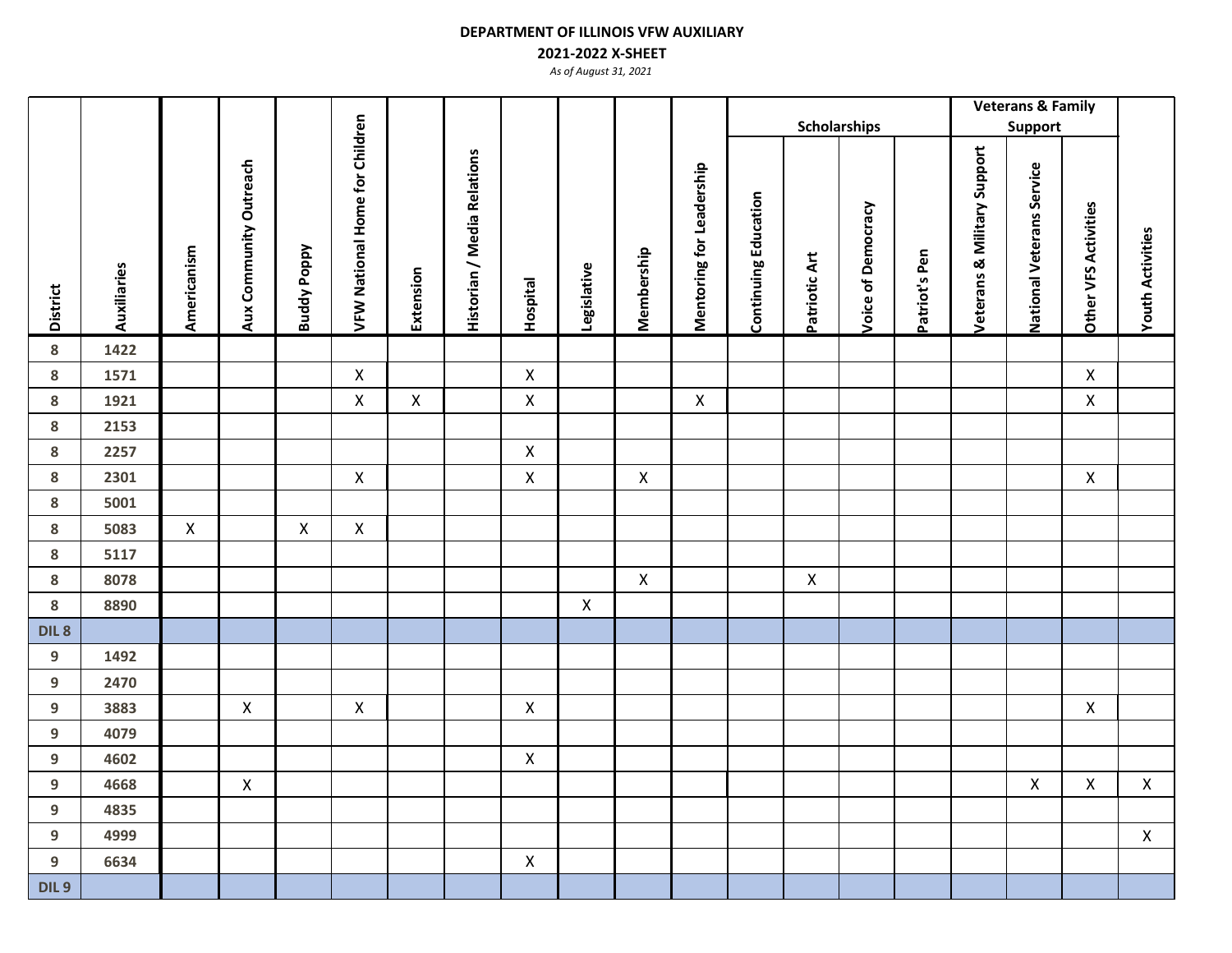## **2021-2022 X-SHEET**

|                 |             |              |                           |                    |                                |           |                             |                 |                    |             |                          | <b>Scholarships</b>         |               |                    |               |                                        | <b>Veterans &amp; Family</b><br>Support |                      |                         |
|-----------------|-------------|--------------|---------------------------|--------------------|--------------------------------|-----------|-----------------------------|-----------------|--------------------|-------------|--------------------------|-----------------------------|---------------|--------------------|---------------|----------------------------------------|-----------------------------------------|----------------------|-------------------------|
| <b>District</b> | Auxiliaries | Americanism  | Community Outreach<br>Aux | <b>Buddy Poppy</b> | VFW National Home for Children | Extension | Historian / Media Relations | <b>Hospital</b> | Legislative        | Membership  | Mentoring for Leadership | <b>Continuing Education</b> | Patriotic Art | Voice of Democracy | Patriot's Pen | <b>Veterans &amp; Military Support</b> | National Veterans Service               | Other VFS Activities | <b>Youth Activities</b> |
| 10              | 1239        |              | X                         | $\mathsf{X}$       | X                              |           |                             | X               |                    | X           | $\pmb{\mathsf{X}}$       | X                           | $\mathsf{X}$  | $\pmb{\times}$     | $\mathsf X$   |                                        |                                         | X                    | $\mathsf{X}$            |
| 10              | 1379        | X            | $\pmb{\mathsf{X}}$        |                    |                                |           |                             |                 |                    |             |                          |                             |               |                    |               |                                        |                                         |                      |                         |
| 10              | 1756        |              |                           |                    |                                |           |                             |                 |                    |             |                          |                             |               |                    |               |                                        |                                         |                      |                         |
| 10              | 6408        | X            |                           | X                  | X                              |           | X                           | X               |                    | X           |                          |                             |               |                    |               | X                                      | X                                       | X                    |                         |
| 10              | 10302       | $\mathsf{X}$ |                           |                    |                                |           |                             |                 |                    | X           |                          |                             |               |                    |               |                                        |                                         |                      |                         |
| <b>DIL 10</b>   |             |              |                           |                    |                                |           |                             |                 |                    |             |                          |                             |               |                    |               |                                        |                                         |                      |                         |
| 11              | 99          |              | X                         |                    |                                |           |                             |                 |                    |             |                          |                             |               |                    |               |                                        |                                         |                      |                         |
| 11              | 4168        |              |                           |                    |                                |           |                             |                 |                    |             |                          |                             |               |                    |               |                                        |                                         |                      |                         |
| 11              | 4431        |              |                           |                    |                                |           |                             |                 |                    | $\mathsf X$ |                          |                             |               |                    |               |                                        |                                         |                      |                         |
| 11              | 4495        |              |                           |                    |                                |           |                             |                 |                    |             |                          |                             |               |                    |               |                                        |                                         |                      |                         |
| 11              | 4829        |              |                           |                    |                                |           |                             |                 |                    |             |                          |                             |               |                    |               |                                        |                                         |                      |                         |
| 11              | 6190        |              |                           |                    |                                |           |                             |                 | $\pmb{\mathsf{X}}$ |             |                          |                             |               |                    |               |                                        |                                         |                      |                         |
| 11              | 6410        | X            |                           |                    |                                |           |                             |                 |                    |             |                          |                             |               |                    |               |                                        |                                         |                      |                         |
| 11              | 6577        | X            |                           |                    |                                |           |                             |                 |                    |             |                          |                             |               |                    |               |                                        |                                         |                      |                         |
| <b>DIL 11</b>   |             |              |                           |                    |                                |           |                             |                 |                    |             |                          |                             |               |                    |               |                                        |                                         |                      |                         |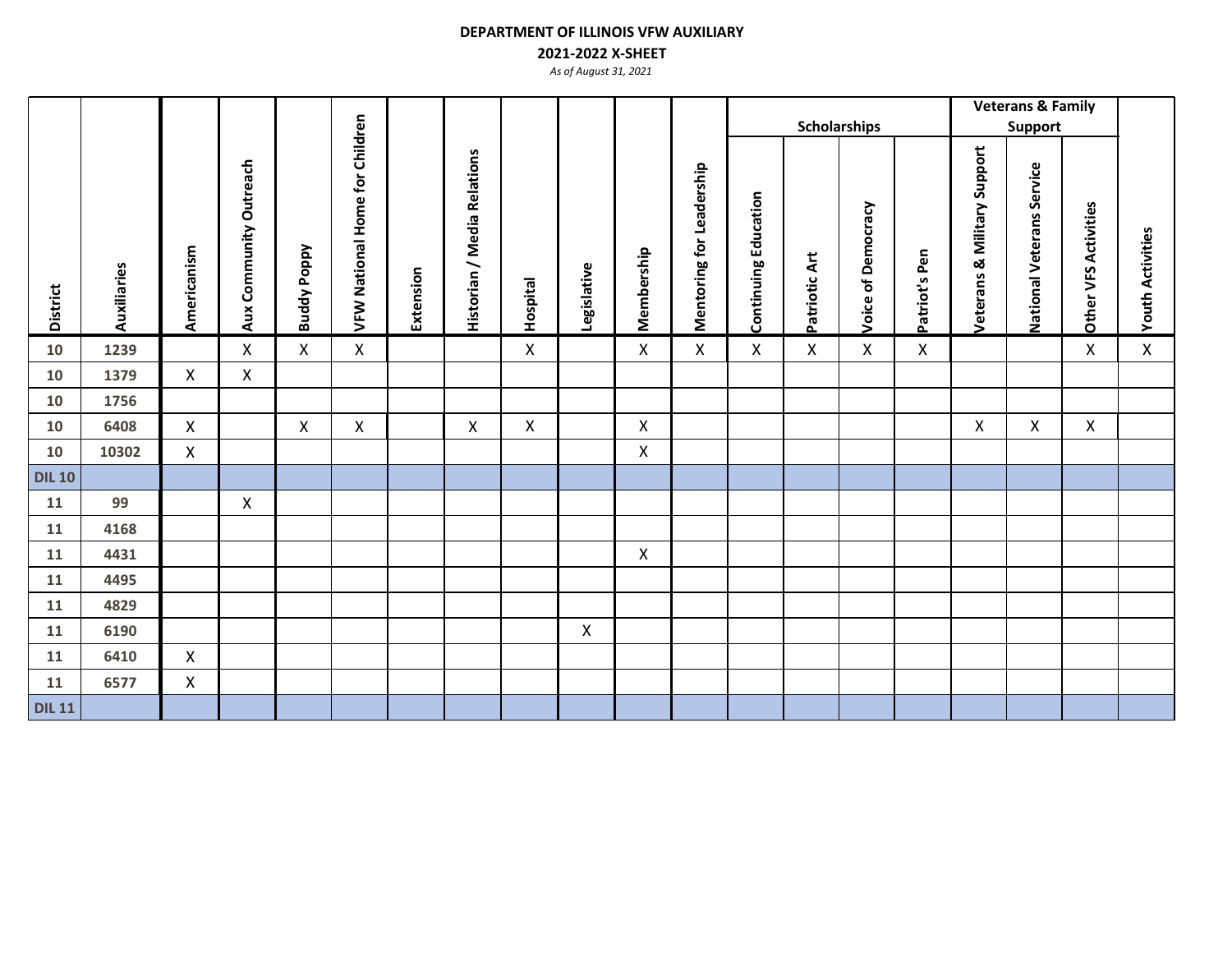## **2021-2022 X-SHEET**

|                 |             |                |                        |                    |                                       |           |                             |                 |             |             | <b>Scholarships</b>      |                             |                    |                    |                    |                                        | <b>Veterans &amp; Family</b> |                      |                         |
|-----------------|-------------|----------------|------------------------|--------------------|---------------------------------------|-----------|-----------------------------|-----------------|-------------|-------------|--------------------------|-----------------------------|--------------------|--------------------|--------------------|----------------------------------------|------------------------------|----------------------|-------------------------|
|                 |             |                |                        |                    |                                       |           |                             |                 |             |             |                          |                             |                    |                    |                    |                                        | <b>Support</b>               |                      |                         |
| <b>District</b> | Auxiliaries | Americanism    | Aux Community Outreach | <b>Buddy Poppy</b> | <b>VFW National Home for Children</b> | Extension | Historian / Media Relations | <b>Hospital</b> | Legislative | Membership  | Mentoring for Leadership | <b>Continuing Education</b> | Patriotic Art      | Voice of Democracy | Patriot's Pen      | <b>Veterans &amp; Military Support</b> | National Veterans Service    | Other VFS Activities | <b>Youth Activities</b> |
| 12              | 976         |                |                        |                    | $\mathsf X$                           |           |                             | $\mathsf{X}$    |             |             |                          |                             |                    |                    |                    |                                        |                              | $\mathsf{X}$         |                         |
| 12              | 1241        |                |                        |                    |                                       |           |                             |                 |             |             |                          |                             |                    |                    |                    |                                        |                              |                      |                         |
| 12              | 1300        |                |                        |                    |                                       |           |                             |                 |             |             |                          |                             |                    |                    |                    |                                        |                              |                      |                         |
| 12              | 1308        |                | $\mathsf{X}$           | $\mathsf{X}$       | $\mathsf{X}$                          |           |                             | X               |             |             |                          |                             |                    |                    |                    |                                        |                              | $\mathsf{X}$         |                         |
| 12              | 1377        |                |                        |                    |                                       |           |                             | X               |             |             |                          |                             |                    |                    |                    |                                        |                              | $\pmb{\times}$       | $\mathsf{X}$            |
| 12              | 2859        |                |                        |                    | $\mathsf{X}$                          |           |                             | X               |             |             |                          |                             |                    |                    |                    |                                        |                              |                      |                         |
| 12              | 3912        | X              |                        |                    | $\boldsymbol{\mathsf{X}}$             |           |                             | X               |             |             |                          |                             |                    |                    |                    |                                        |                              | X                    |                         |
| 12              | 5691        |                |                        |                    |                                       |           |                             |                 |             |             |                          |                             |                    |                    |                    |                                        |                              |                      |                         |
| 12              | 5694        |                |                        |                    | $\mathsf{X}$                          |           |                             | X               |             |             |                          | X                           | X                  | $\mathsf{X}$       | $\mathsf{X}$       |                                        |                              |                      | $\mathsf{X}$            |
| 12              | 7678        |                |                        |                    |                                       |           |                             |                 |             |             |                          |                             |                    |                    |                    |                                        |                              |                      |                         |
| <b>DIL 12</b>   |             |                |                        |                    |                                       |           |                             |                 |             |             |                          |                             |                    |                    |                    |                                        |                              |                      |                         |
| 13              | 2055        |                |                        |                    |                                       |           |                             |                 |             |             |                          |                             |                    |                    |                    |                                        |                              |                      |                         |
| 13              | 2244        |                |                        |                    |                                       |           |                             |                 |             |             |                          |                             |                    |                    |                    |                                        |                              | $\mathsf{X}$         |                         |
| 13              | 3999        |                |                        |                    | $\mathsf{X}$                          |           |                             | X               |             |             |                          |                             |                    |                    |                    |                                        |                              | X                    |                         |
| 13              | 4226        | $\pmb{\times}$ | $\mathsf{X}$           | $\pmb{\mathsf{X}}$ | $\pmb{\times}$                        |           | $\pmb{\mathsf{X}}$          |                 |             | $\mathsf X$ |                          | $\pmb{\mathsf{X}}$          | $\pmb{\mathsf{X}}$ | $\mathsf{X}$       | $\pmb{\mathsf{X}}$ |                                        |                              | $\mathsf X$          | $\mathsf{X}$            |
| 13              | 4276        |                |                        |                    |                                       |           |                             |                 |             |             |                          |                             |                    |                    |                    |                                        |                              |                      |                         |
| 13              | 4535        |                |                        |                    | $\pmb{\times}$                        |           |                             | X               |             |             |                          |                             |                    |                    |                    |                                        |                              | X                    |                         |
| 13              | 8222        |                |                        |                    | $\pmb{\times}$                        |           |                             | X               |             |             |                          |                             |                    |                    |                    |                                        |                              | X                    |                         |
| 13              | 9153        |                |                        |                    |                                       |           |                             |                 |             |             |                          |                             |                    |                    |                    |                                        |                              |                      |                         |
| <b>DIL 13</b>   |             |                |                        |                    |                                       |           |                             |                 |             |             |                          |                             |                    |                    |                    |                                        |                              |                      |                         |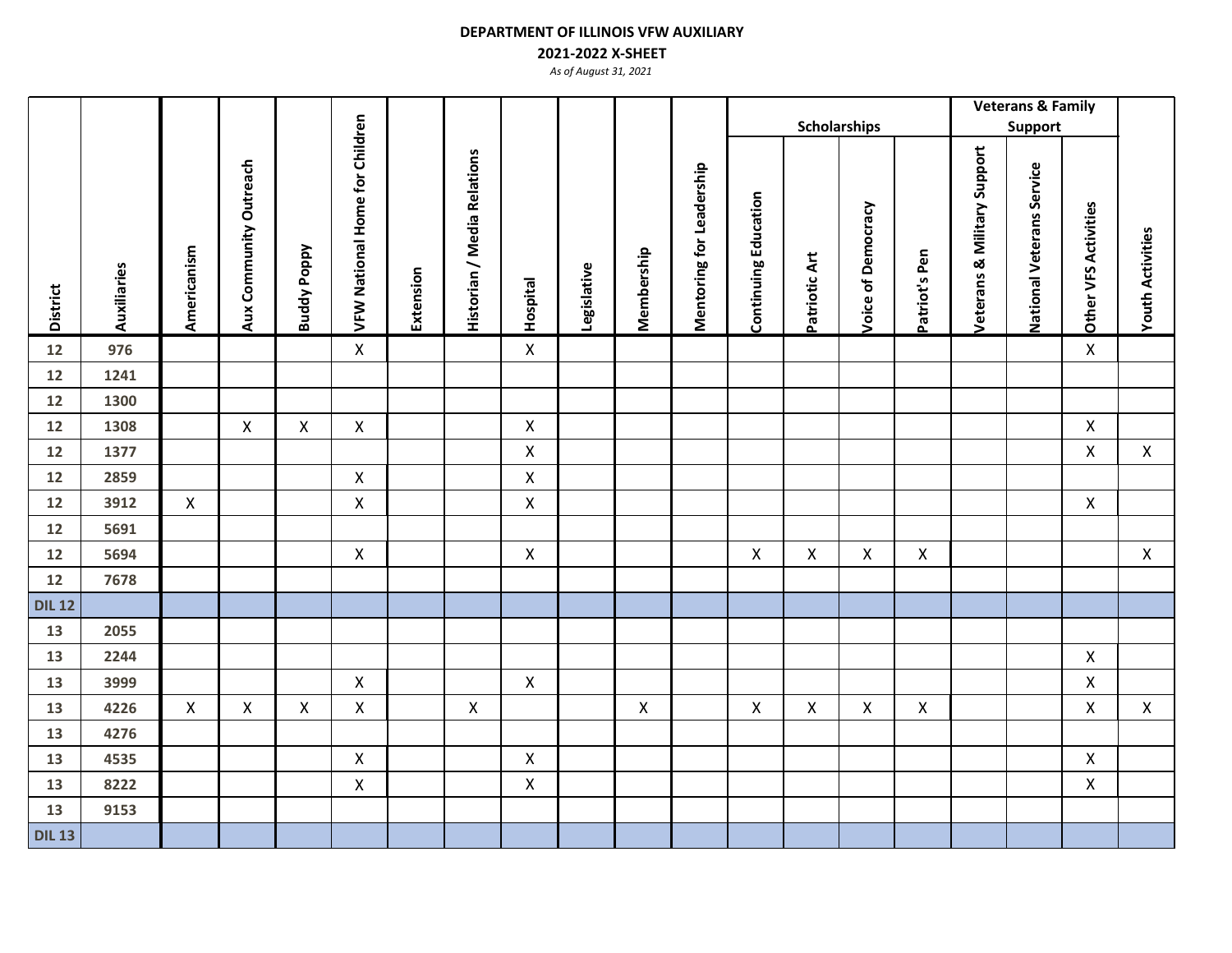### **2021-2022 X-SHEET**

|                 |             |             |                           |                    |                                |           |                                                                    |              |             |                    |                          |                             |               |                     |                    |                                | <b>Veterans &amp; Family</b> |                         |                         |
|-----------------|-------------|-------------|---------------------------|--------------------|--------------------------------|-----------|--------------------------------------------------------------------|--------------|-------------|--------------------|--------------------------|-----------------------------|---------------|---------------------|--------------------|--------------------------------|------------------------------|-------------------------|-------------------------|
|                 |             |             |                           |                    |                                |           |                                                                    |              |             |                    |                          |                             |               | <b>Scholarships</b> |                    |                                | <b>Support</b>               |                         |                         |
| <b>District</b> | Auxiliaries | Americanism | Community Outreach<br>Aux | <b>Buddy Poppy</b> | VFW National Home for Children | Extension | <b>Relations</b><br>Media<br>$\overline{\phantom{0}}$<br>Historian | Hospital     | Legislative | Membership         | Mentoring for Leadership | <b>Continuing Education</b> | Patriotic Art | Voice of Democracy  | atriot's Pen<br>Ő. | & Military Support<br>Veterans | National Veterans Service    | Activities<br>Other VFS | <b>Youth Activities</b> |
| 14              | 513         |             |                           |                    |                                |           |                                                                    |              |             |                    |                          |                             |               |                     |                    |                                |                              |                         |                         |
| 14              | 805         |             |                           |                    | X                              |           |                                                                    |              |             |                    |                          |                             |               |                     |                    |                                |                              |                         |                         |
| 14              | 1117        | X           |                           | $\mathsf{X}$       | X                              |           |                                                                    | X            |             | $\pmb{\mathsf{X}}$ |                          | X                           |               |                     |                    |                                |                              | X                       | $\pmb{\mathsf{X}}$      |
| 14              | 2698        |             |                           |                    | X                              |           |                                                                    | X            |             |                    |                          |                             |               |                     |                    |                                |                              | X                       |                         |
| 14              | 3480        | X           |                           | $\mathsf{X}$       | Χ                              |           |                                                                    |              |             |                    |                          |                             |               |                     |                    |                                |                              | X                       |                         |
| 14              | 3523        |             |                           |                    | X                              |           |                                                                    | X            |             |                    |                          |                             |               |                     |                    |                                |                              | X                       |                         |
| 14              | 3553        |             |                           |                    |                                |           |                                                                    |              |             |                    |                          |                             |               |                     |                    |                                |                              |                         |                         |
| 14              | 6504        | X           | X                         | X                  | X                              | X         |                                                                    | X            |             |                    | X                        |                             |               |                     |                    | Χ                              | X                            | X                       | $\mathsf{X}$            |
| 14              | 6632        | Χ           | X                         |                    | X                              |           | $\mathsf{X}$                                                       | X            | X           | X                  |                          | Χ                           |               | $\pmb{\mathsf{X}}$  | $\mathsf{X}$       |                                | X                            | X                       | $\pmb{\mathsf{X}}$      |
| 14              | 6865        | X           | X                         | X                  | X                              |           |                                                                    |              |             |                    |                          | X                           | $\mathsf{X}$  | X                   | $\mathsf{X}$       |                                |                              |                         | $\mathsf{X}$            |
| 14              | 7682        | Χ           | X                         | X                  | X                              | X         | X                                                                  | X            | X           |                    | X                        |                             |               |                     |                    |                                |                              | X                       | X                       |
| 14              | 7710        |             |                           |                    |                                |           |                                                                    |              |             |                    |                          |                             |               |                     |                    |                                |                              |                         |                         |
| 14              | 7980        |             |                           |                    | $\pmb{\times}$                 |           | $\mathsf{X}$                                                       | $\mathsf{X}$ |             | X                  |                          |                             |               |                     |                    |                                |                              |                         |                         |
| <b>DIL 14</b>   |             |             |                           |                    |                                |           |                                                                    |              |             |                    |                          |                             |               |                     |                    |                                |                              |                         |                         |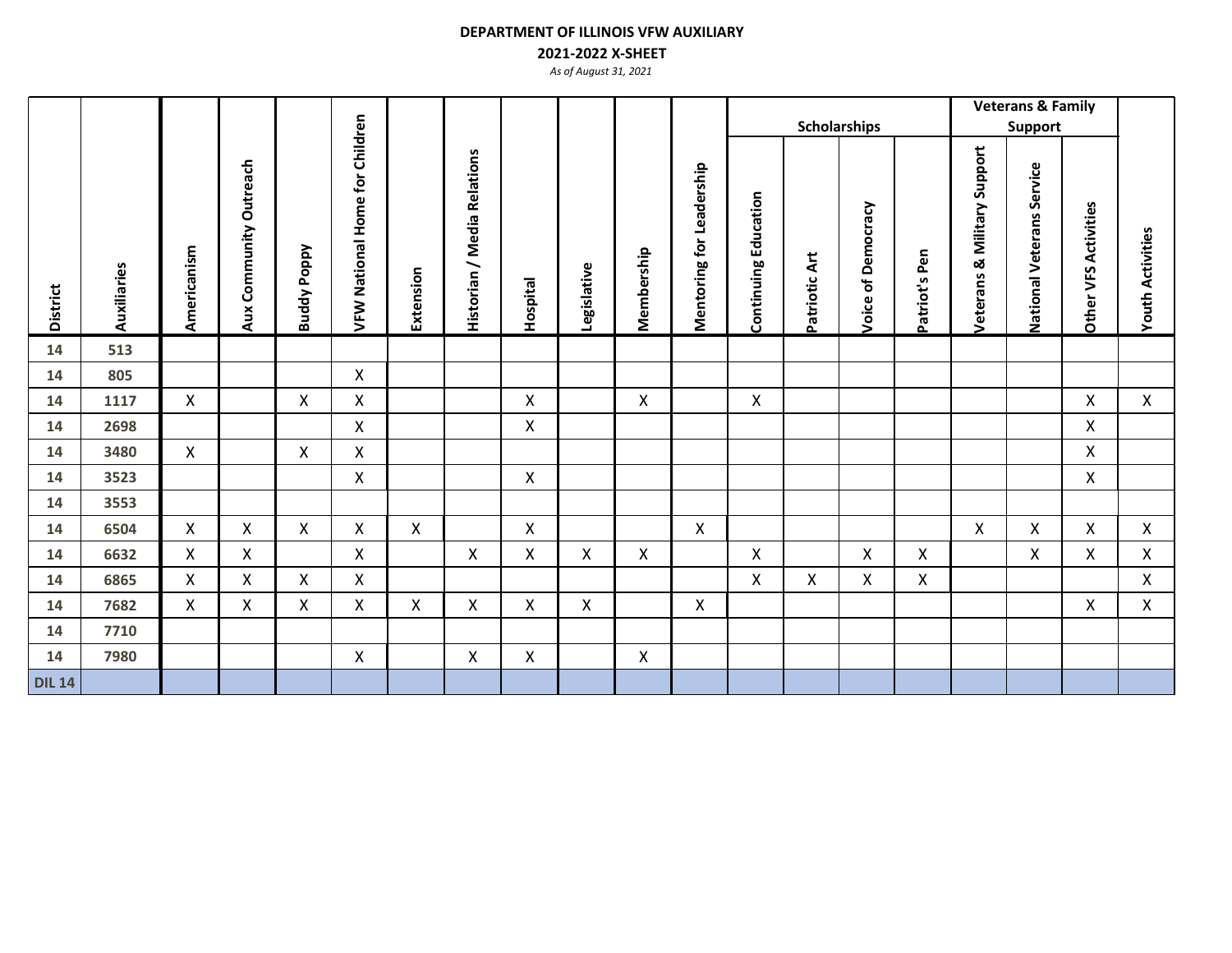## **2021-2022 X-SHEET**

|                 |             |                |                        |                    |                                       |           |                             |                    |                    |              |                          |                             | <b>Scholarships</b> |                    |               |                             | <b>Veterans &amp; Family</b><br>Support |                             |                         |
|-----------------|-------------|----------------|------------------------|--------------------|---------------------------------------|-----------|-----------------------------|--------------------|--------------------|--------------|--------------------------|-----------------------------|---------------------|--------------------|---------------|-----------------------------|-----------------------------------------|-----------------------------|-------------------------|
| <b>District</b> | Auxiliaries | Americanism    | Aux Community Outreach | <b>Buddy Poppy</b> | <b>VFW National Home for Children</b> | Extension | Historian / Media Relations | <b>Hospital</b>    | Legislative        | Membership   | Mentoring for Leadership | <b>Continuing Education</b> | Patriotic Art       | Voice of Democracy | Patriot's Pen | Veterans & Military Support | National Veterans Service               | <b>Other VFS Activities</b> | <b>Youth Activities</b> |
| 15              | 1301        |                | $\mathsf{X}$           | $\mathsf{X}$       | $\pmb{\times}$                        |           | $\mathsf{X}$                |                    |                    |              |                          |                             |                     |                    |               |                             |                                         |                             |                         |
| 15              | 1567        |                |                        |                    | $\mathsf X$                           |           |                             | $\pmb{\times}$     |                    |              |                          |                             |                     |                    |               |                             |                                         | $\mathsf X$                 |                         |
| 15              | 2671        |                |                        |                    | $\mathsf{X}$                          |           | $\mathsf{X}$                | X                  |                    |              |                          |                             |                     |                    |               |                             |                                         | X                           | $\mathsf{X}$            |
| 15              | 3455        | $\pmb{\times}$ | $\mathsf{X}$           | $\pmb{\mathsf{X}}$ | $\pmb{\mathsf{X}}$                    |           |                             | $\mathsf X$        | $\pmb{\mathsf{X}}$ |              |                          |                             |                     |                    |               |                             |                                         | X                           |                         |
| 15              | 3479        |                |                        |                    | $\pmb{\times}$                        |           |                             | X                  |                    |              |                          |                             |                     |                    |               |                             |                                         | $\mathsf{X}$                |                         |
| 15              | 4753        |                |                        |                    |                                       |           |                             |                    |                    |              |                          |                             |                     |                    |               |                             |                                         |                             |                         |
| 15              | 5222        |                |                        |                    |                                       |           | $\mathsf{X}$                |                    |                    | $\mathsf{X}$ |                          |                             |                     |                    |               |                             |                                         |                             |                         |
| 15              | 7190        |                |                        |                    | $\pmb{\times}$                        |           |                             | $\pmb{\mathsf{X}}$ |                    |              |                          |                             |                     |                    |               |                             |                                         | X                           |                         |
| 15              | 9763        |                | $\pmb{\mathsf{X}}$     |                    |                                       |           |                             |                    |                    | $\mathsf X$  |                          | $\mathsf{X}$                | $\mathsf{X}$        | $\pmb{\times}$     | $\mathsf{X}$  |                             |                                         | $\mathsf{X}$                | $\mathsf{X}$            |
| <b>DIL 15</b>   |             |                |                        |                    |                                       |           |                             |                    |                    |              |                          |                             |                     |                    |               |                             |                                         |                             |                         |
| 16              | 311         |                |                        |                    |                                       |           |                             |                    |                    |              |                          |                             |                     |                    |               |                             |                                         |                             |                         |
| 16              | 450         |                |                        |                    |                                       |           |                             | $\pmb{\times}$     |                    |              |                          |                             |                     |                    |               |                             |                                         |                             |                         |
| 16              | 2580        |                |                        |                    |                                       |           |                             |                    |                    |              |                          |                             |                     |                    |               |                             |                                         |                             |                         |
| 16              | 2791        |                |                        |                    |                                       |           |                             |                    |                    |              |                          |                             |                     |                    |               |                             |                                         |                             |                         |
| 16              | 8141        |                |                        |                    |                                       |           |                             |                    |                    |              |                          |                             |                     |                    |               |                             |                                         |                             |                         |
| 16              | 8283        |                |                        |                    |                                       |           |                             |                    |                    |              |                          |                             |                     |                    |               |                             |                                         |                             |                         |
| 16              | 9801        |                |                        |                    |                                       |           |                             |                    |                    |              |                          |                             |                     |                    |               |                             |                                         |                             |                         |
| <b>DIL 16</b>   |             |                |                        |                    |                                       |           |                             |                    |                    |              |                          |                             |                     |                    |               |                             |                                         |                             |                         |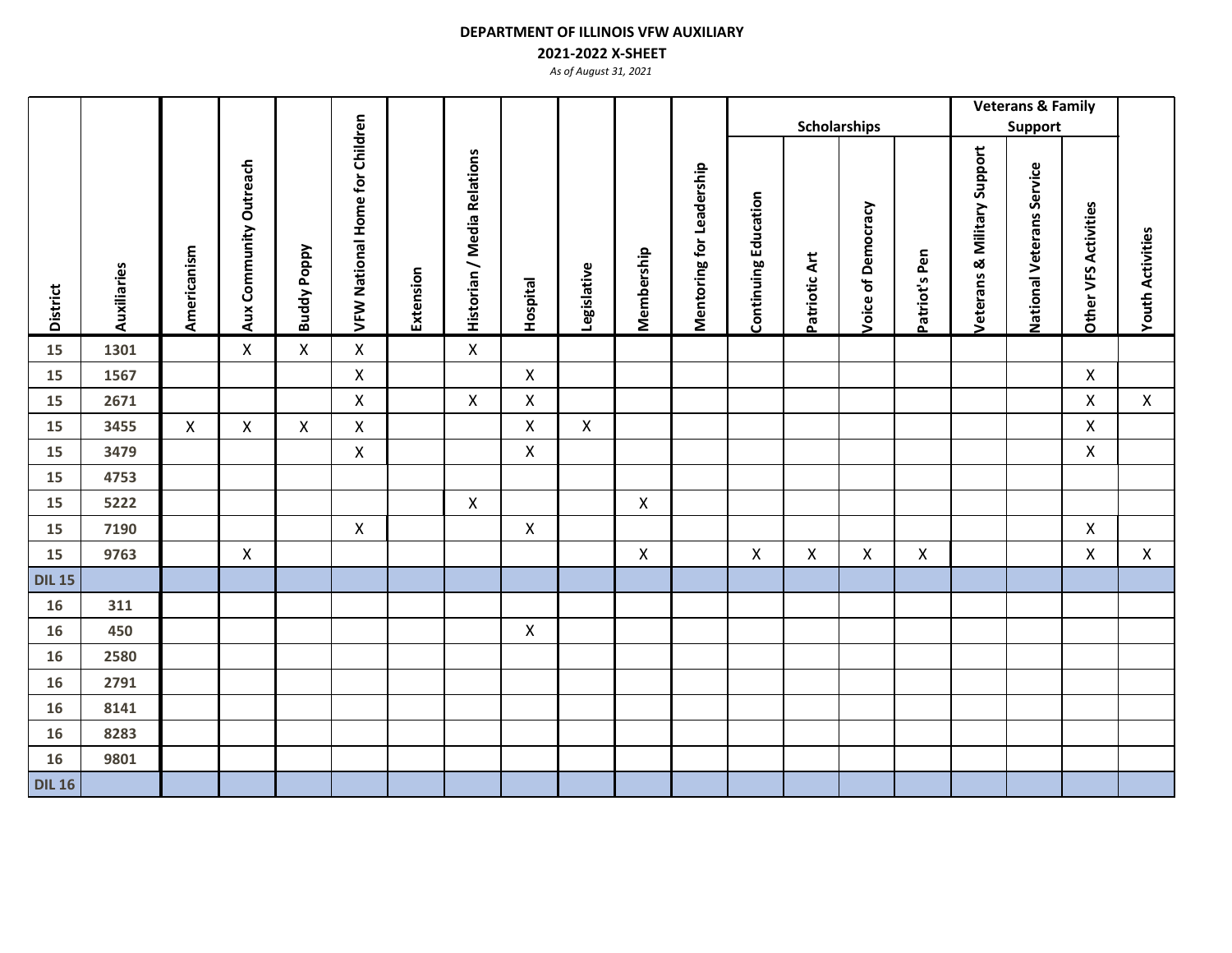## **2021-2022 X-SHEET**

|                 |             |                    |                        |                    |                                |           |                             |                 |             |            | <b>Scholarships</b>      |                             |               |                    |               |                                        | <b>Veterans &amp; Family</b>     |                             |                         |
|-----------------|-------------|--------------------|------------------------|--------------------|--------------------------------|-----------|-----------------------------|-----------------|-------------|------------|--------------------------|-----------------------------|---------------|--------------------|---------------|----------------------------------------|----------------------------------|-----------------------------|-------------------------|
|                 |             |                    |                        |                    |                                |           |                             |                 |             |            |                          |                             |               |                    |               |                                        | <b>Support</b>                   |                             |                         |
| <b>District</b> | Auxiliaries | Americanism        | Aux Community Outreach | <b>Buddy Poppy</b> | VFW National Home for Children | Extension | Historian / Media Relations | <b>Hospital</b> | Legislative | Membership | Mentoring for Leadership | <b>Continuing Education</b> | Patriotic Art | Voice of Democracy | Patriot's Pen | <b>Veterans &amp; Military Support</b> | <b>National Veterans Service</b> | <b>Other VFS Activities</b> | <b>Youth Activities</b> |
| 17              | 1592        |                    |                        |                    |                                |           |                             |                 |             |            |                          |                             |               |                    |               |                                        |                                  |                             |                         |
| 17              | 1769        |                    |                        |                    | $\boldsymbol{\mathsf{X}}$      |           |                             | $\pmb{\times}$  |             |            |                          |                             |               |                    |               |                                        |                                  | X                           |                         |
| 17              | 2876        |                    |                        | X                  | X                              |           |                             |                 |             |            |                          |                             |               |                    |               |                                        |                                  |                             |                         |
| 17              | 3601        |                    |                        |                    |                                |           |                             |                 |             |            |                          |                             |               |                    |               |                                        |                                  |                             |                         |
| 17              | 4325        |                    |                        |                    |                                |           |                             |                 |             |            |                          |                             |               |                    |               |                                        |                                  |                             |                         |
| 17              | 4549        |                    |                        |                    |                                |           | $\mathsf{X}$                |                 |             |            |                          |                             |               |                    |               |                                        |                                  |                             |                         |
| 17              | 4598        |                    |                        |                    |                                |           |                             |                 |             |            |                          |                             |               |                    |               |                                        |                                  |                             |                         |
| $17\,$          | 5762        |                    |                        | $\mathsf X$        | $\pmb{\times}$                 |           |                             | $\pmb{\times}$  |             |            |                          |                             |               |                    |               |                                        |                                  |                             |                         |
| $17\,$          | 5975        |                    |                        |                    | $\pmb{\times}$                 |           |                             | $\pmb{\times}$  |             |            |                          |                             |               |                    |               |                                        |                                  | $\pmb{\mathsf{X}}$          |                         |
| 17              | 7862        |                    |                        | $\mathsf X$        | $\pmb{\times}$                 |           |                             |                 |             |            |                          |                             |               |                    |               |                                        |                                  |                             |                         |
| 17              | 10009       |                    |                        |                    |                                |           |                             |                 |             |            |                          |                             |               |                    |               |                                        |                                  |                             |                         |
| <b>DIL 17</b>   |             |                    |                        |                    |                                |           |                             |                 |             |            |                          |                             |               |                    |               |                                        |                                  |                             |                         |
| 18              | 367         | $\pmb{\mathsf{X}}$ |                        |                    |                                |           | $\mathsf{X}$                |                 |             |            |                          | $\mathsf X$                 |               |                    |               |                                        |                                  |                             |                         |
| 18              | 725         |                    |                        |                    |                                |           |                             | $\mathsf{X}$    |             |            |                          |                             |               |                    |               |                                        |                                  |                             |                         |
| 18              | 1486        |                    |                        |                    |                                |           |                             |                 |             |            |                          |                             |               |                    |               |                                        |                                  |                             |                         |
| 18              | 5422        |                    |                        |                    |                                |           |                             |                 |             |            |                          |                             |               |                    |               |                                        |                                  |                             |                         |
| 18              | 5788        |                    |                        |                    |                                |           |                             |                 |             |            |                          |                             |               |                    |               |                                        |                                  |                             |                         |
| 18              | 6049        |                    |                        |                    |                                |           |                             |                 |             |            |                          |                             |               |                    |               |                                        |                                  |                             |                         |
| 18              | 9545        |                    |                        | $\mathsf X$        | $\pmb{\times}$                 |           |                             |                 |             |            |                          |                             |               |                    |               |                                        |                                  |                             |                         |
| <b>DIL 18</b>   |             |                    |                        |                    |                                |           |                             |                 |             |            |                          |                             |               |                    |               |                                        |                                  |                             |                         |